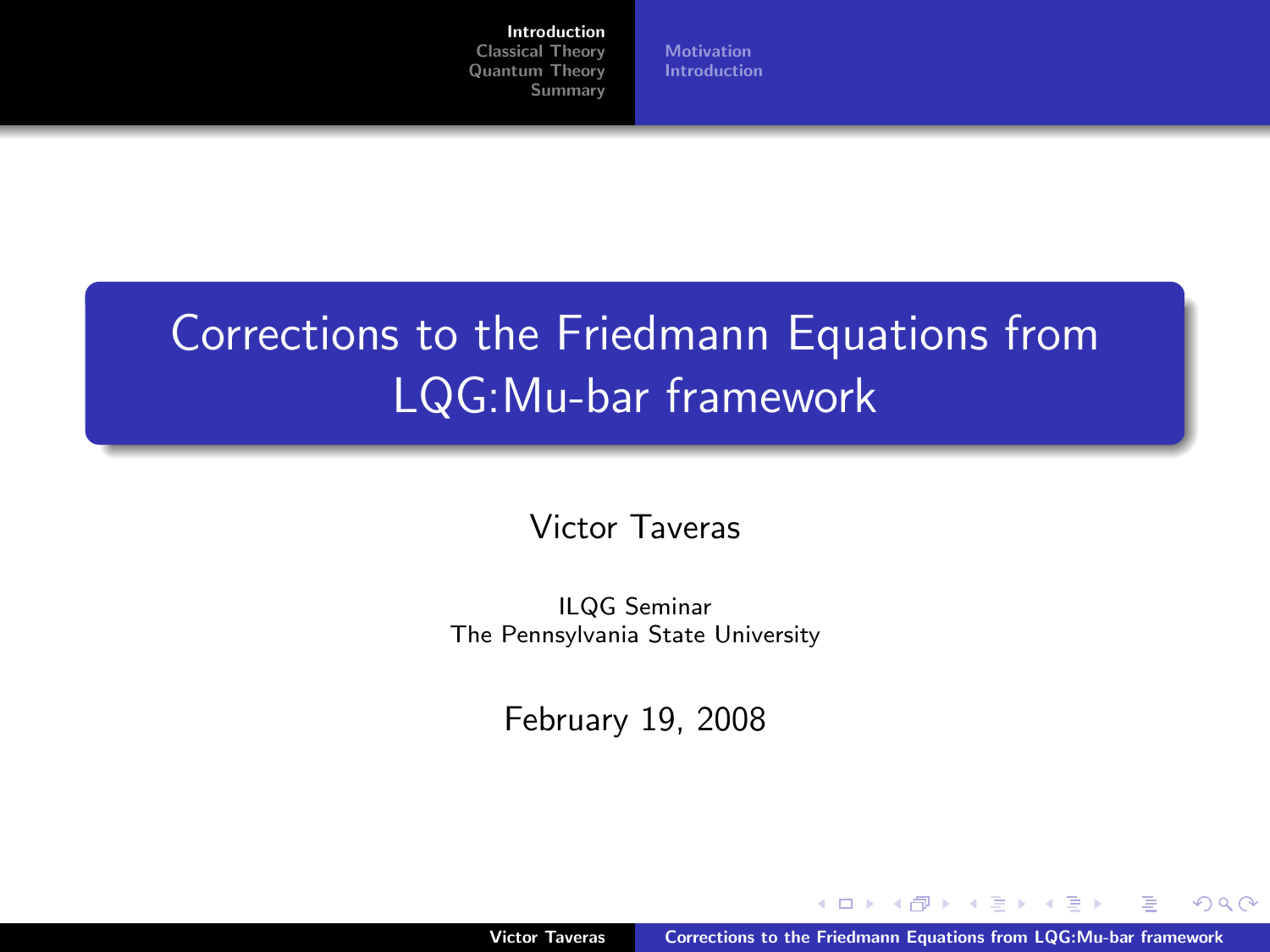<span id="page-1-0"></span>**[Motivation](#page-1-0)** [Introduction](#page-2-0)

# Motivation: Quantum Corrections at Late Times

- In quantum theory we work with an infinite dimensional Hilbert space.
- We wish to know if we can find a finite dimensional submanifold (isomorphic to the classical phase space) on which we can approximate the quantum dynamics by effective equations.
- Effective action methods are unsuitable for our model which is written in the Hamiltonian framework.
- Use the geometric quantum mechanics framework to obtain these effective equations.
- Numerical work has been done in the full quantum theory and we wish to check if the states evolved in the numerical work do remain sharply peaked and follow the trajectories given by the effective equations.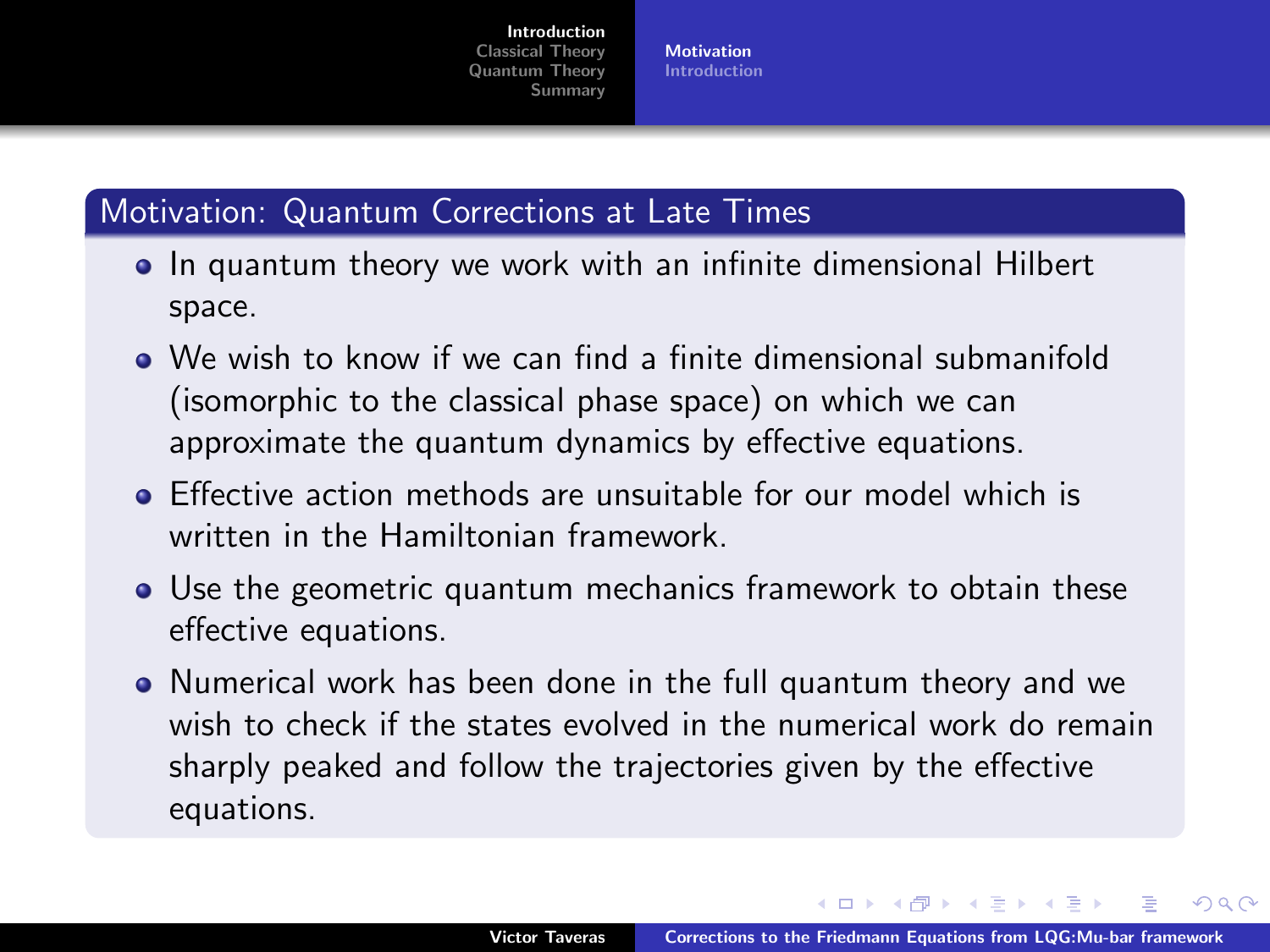#### [Introduction](#page-0-0)

[Classical Theory](#page-3-0) [Quantum Theory](#page-9-0) [Summary](#page-19-0) **[Motivation](#page-1-0)** [Introduction](#page-2-0)

# **Outline**

- **Classical Theory** 
	- **Cosmological Model**
	- **Framework for Effective Theories**
- Quantum Theory
	- State
	- **•** Restrictions
	- **•** Effective Equations
- **•** Summary

<span id="page-2-0"></span> $2Q$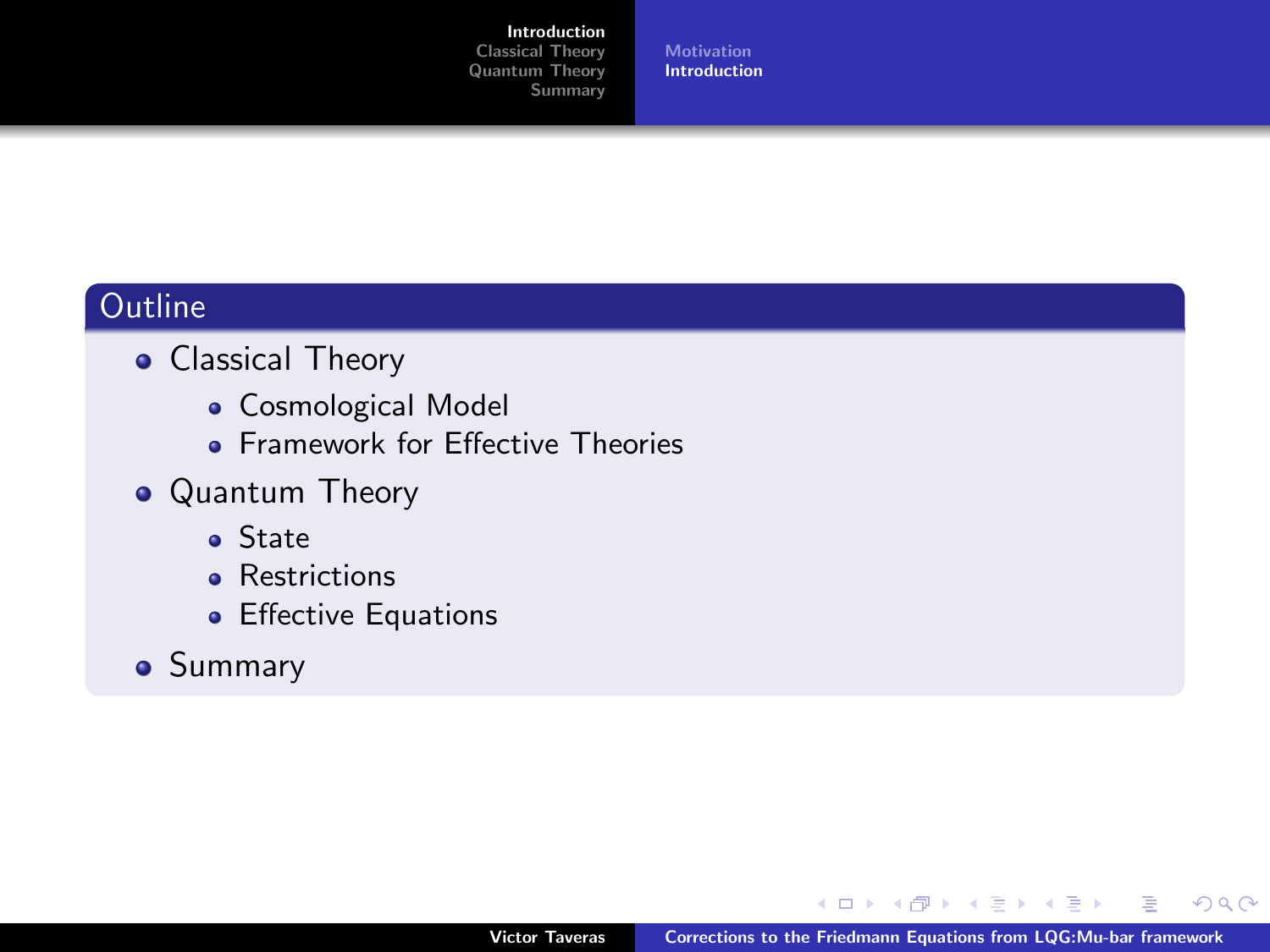[Classical Theory](#page-3-0) [Equations of Motion](#page-4-0) [Framework for Effective Theories](#page-5-0)

## Classical Theory

Hamiltonian Constraint (regime  $p>0$ ):  $\mathcal{C}=-\frac{3}{\kappa\gamma^2}c^2p^{\frac{1}{2}}+\frac{1}{2}$  $\rho_{\phi}^2$  $p^{\frac{3}{2}}$  $k = 0$ ,  $\kappa = 8\pi G$ ,  $\gamma$  is the Barbero-Imirzi parameter,  $V(\phi) = 0$ 

For convenience we switch variables to the volume  $V = \rho^{\frac{3}{2}}$  and its conjugate momentum  $\beta = c / \rho^{\frac{1}{2}}$ These are related to the geometrodynamical variables  $V=a^3$ ,  $\beta=\gamma \frac{\dot{a}}{a}$ 

<span id="page-3-0"></span>
$$
C = -\frac{3}{\kappa \gamma^2} \beta^2 V + \frac{p_\phi^2}{2V} \tag{1}
$$

The symplectic structure and Poisson bracket on the phase space are,

$$
\Omega = \frac{2}{\kappa \gamma} d\beta \wedge dV + d\phi \wedge dp_{\phi} \tag{2}
$$

$$
\{f,g\} = \frac{\kappa \gamma}{2} \left( \frac{\partial f}{\partial \beta} \frac{\partial g}{\partial V} - \frac{\partial g}{\partial \beta} \frac{\partial f}{\partial V} \right) + \frac{\partial f}{\partial \phi} \frac{\partial g}{\partial \rho_{\phi}} - \frac{\partial g}{\partial \phi} \frac{\partial f}{\partial \rho_{\phi}} \tag{3}
$$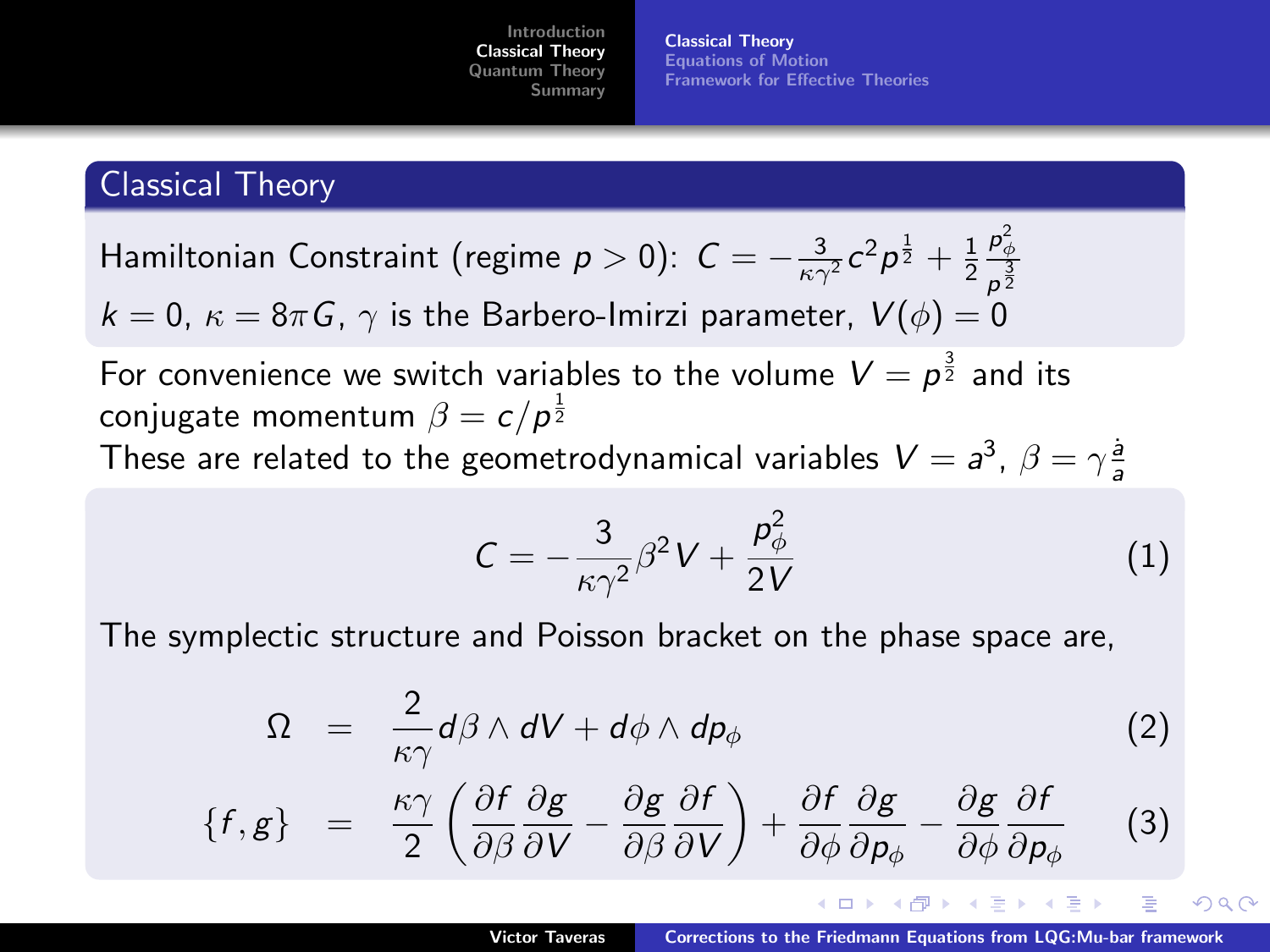[Classical Theory](#page-3-0) [Equations of Motion](#page-4-0) [Framework for Effective Theories](#page-5-0)

# Equations of Motion

To get the equations of motion we just take the Poisson brackets with the Hamiltonian

$$
\dot{\beta} = -\frac{3}{2} \frac{\beta^2}{\gamma} - \frac{\kappa \gamma}{4} \frac{p_\phi^2}{V^2} \tag{4}
$$

$$
\dot{V} = 3\frac{\beta}{\gamma}V \tag{5}
$$

<span id="page-4-0"></span>
$$
\dot{\phi} = \frac{p_{\phi}}{V} \tag{6}
$$
\n
$$
\dot{p}_{\phi} = 0 \tag{7}
$$

- The 1st pair of equations are just the standard Friedmann equations in the  $\beta$  and V variables.
- The 2nd pair of equations are just the equations of motion for a free scalar field.

It is to these equations and to the Hamiltonian constraint that we wish to find corrections due to quantum geometry eff[ect](#page-3-0)[s.](#page-5-0)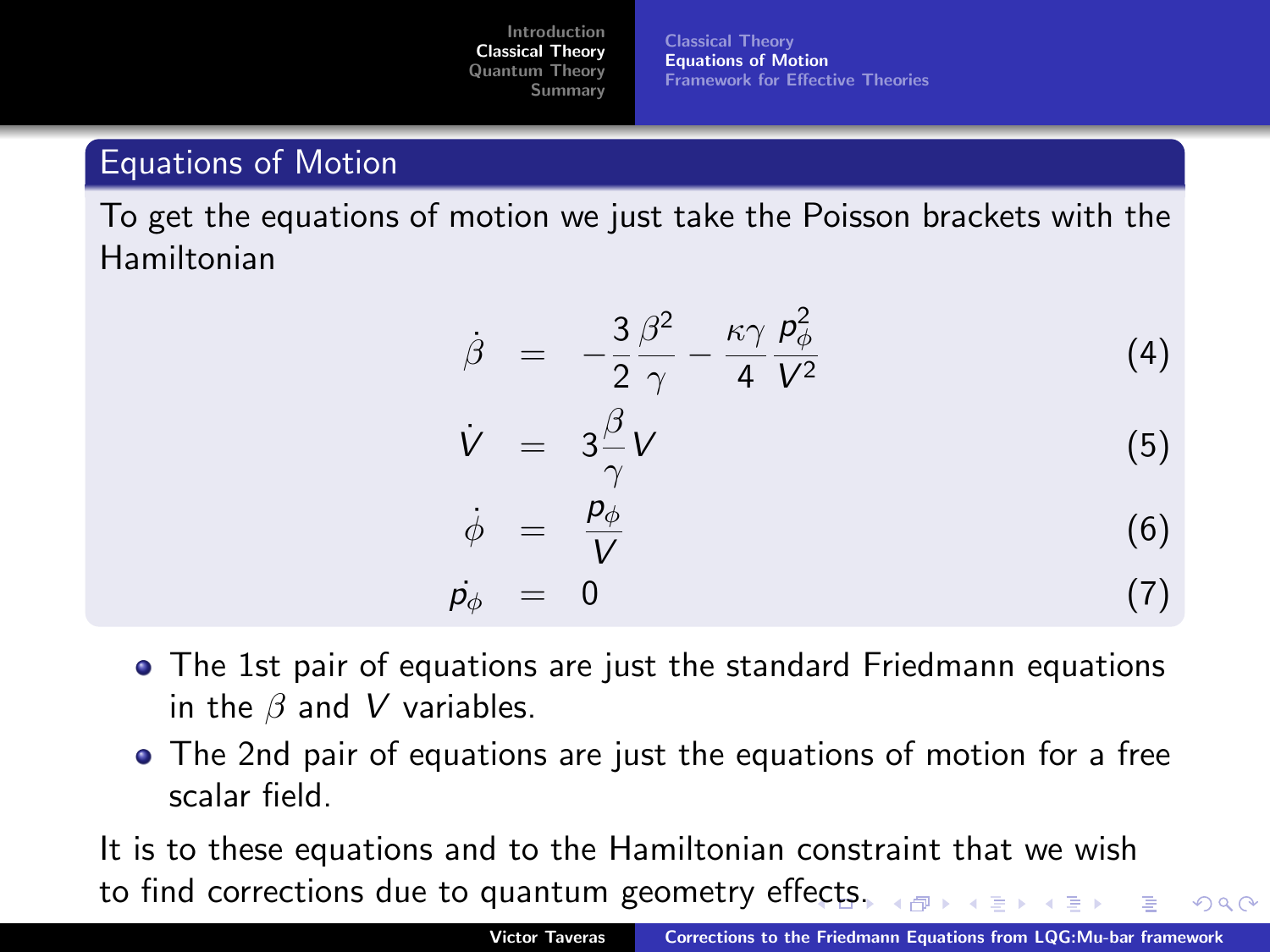[Classical Theory](#page-3-0) [Equations of Motion](#page-4-0) [Framework for Effective Theories](#page-5-0)

#### Framework for Effective Theories

Showing that quantum mechanics has the correct semiclassical limit usually involves an appeal to Ehrenfests theorem (e.g. particle)

$$
m\frac{\partial^2}{\partial t^2}\langle x\rangle = -\langle \frac{\partial V(x)}{\partial x}\rangle
$$
 (8)

But this is true for ALL states, not just semiclassical ones. What we need is

<span id="page-5-0"></span>
$$
m\frac{\partial^2}{\partial t^2}\langle x\rangle \approx -\frac{\partial V(\langle x\rangle)}{\partial \langle x\rangle} \tag{9}
$$

**•** Furthermore we would like to know if we could incorporate the corrections to the RHS into a small corrected potential:

$$
m\frac{\partial^2}{\partial t^2}\langle x\rangle=-\frac{\partial}{\partial \langle x\rangle}\left[\langle V(\langle x\rangle)\rangle+\delta V(\langle x\rangle)\right]+\dots \qquad (10)
$$

The so-called geometric formulation of quantum mechanics gives us a framework in which we can answer this q[ues](#page-4-0)t[io](#page-6-0)[n](#page-4-0)[.](#page-5-0)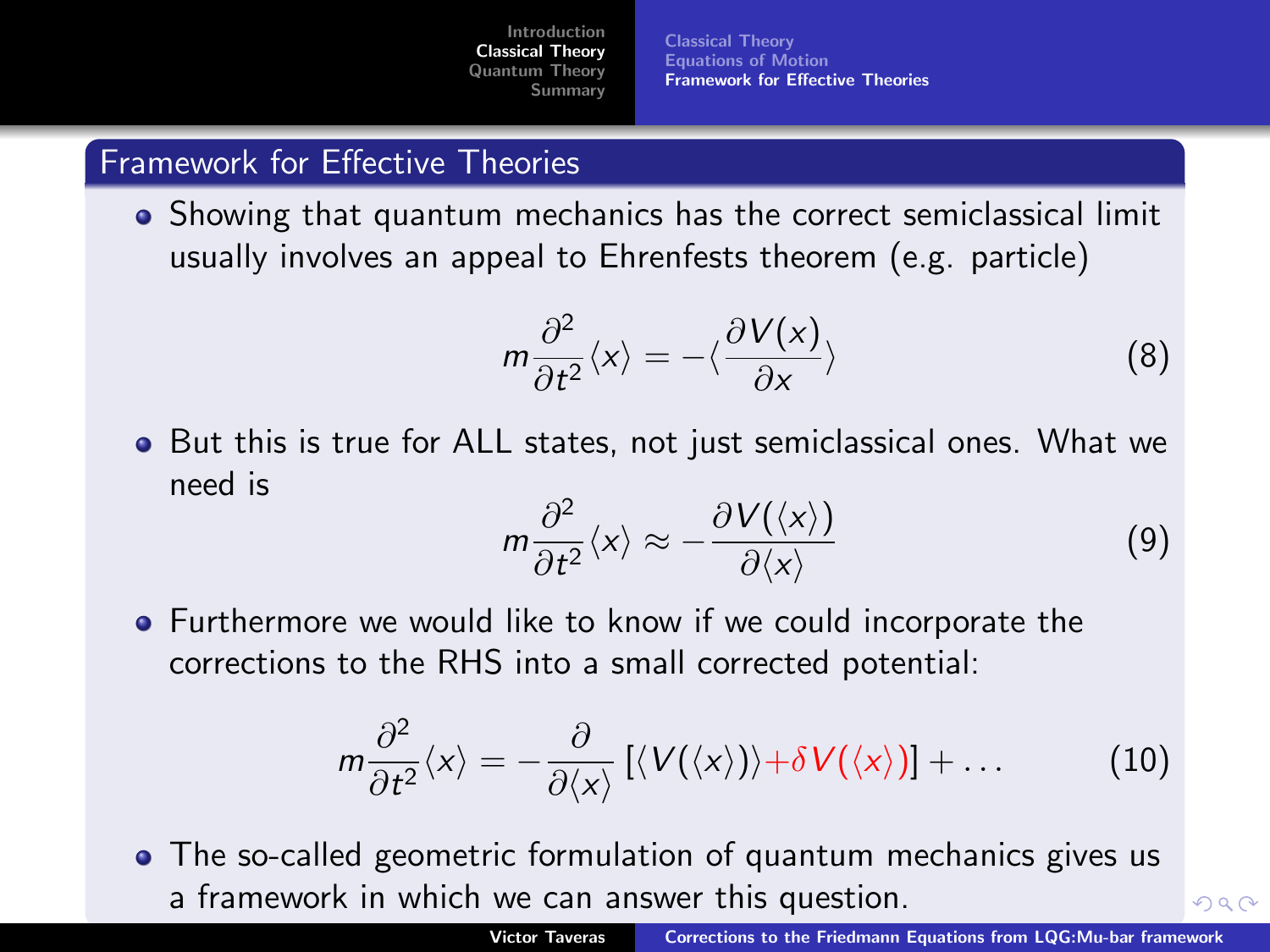[Classical Theory](#page-3-0) [Equations of Motion](#page-4-0) [Framework for Effective Theories](#page-5-0)

#### Fiber Bundle Structure



### Framework (Cont.)

- Quantum phase space, i.e. Hilbert Space
- Taking expectation values of classical observables provides a natural projection from the quantum phase space to the classical phase space.
- So we can view the quantum phase space as a bundle over the classical phase space.
- <span id="page-6-0"></span>• Classical phase space
- T. Schilling, PhD Thesis, Geometric Formulation of Quantum Mechanics, Pennsylvania State University 1996.
- A. Ashtekar, T. Schilling, gr-qc/9706069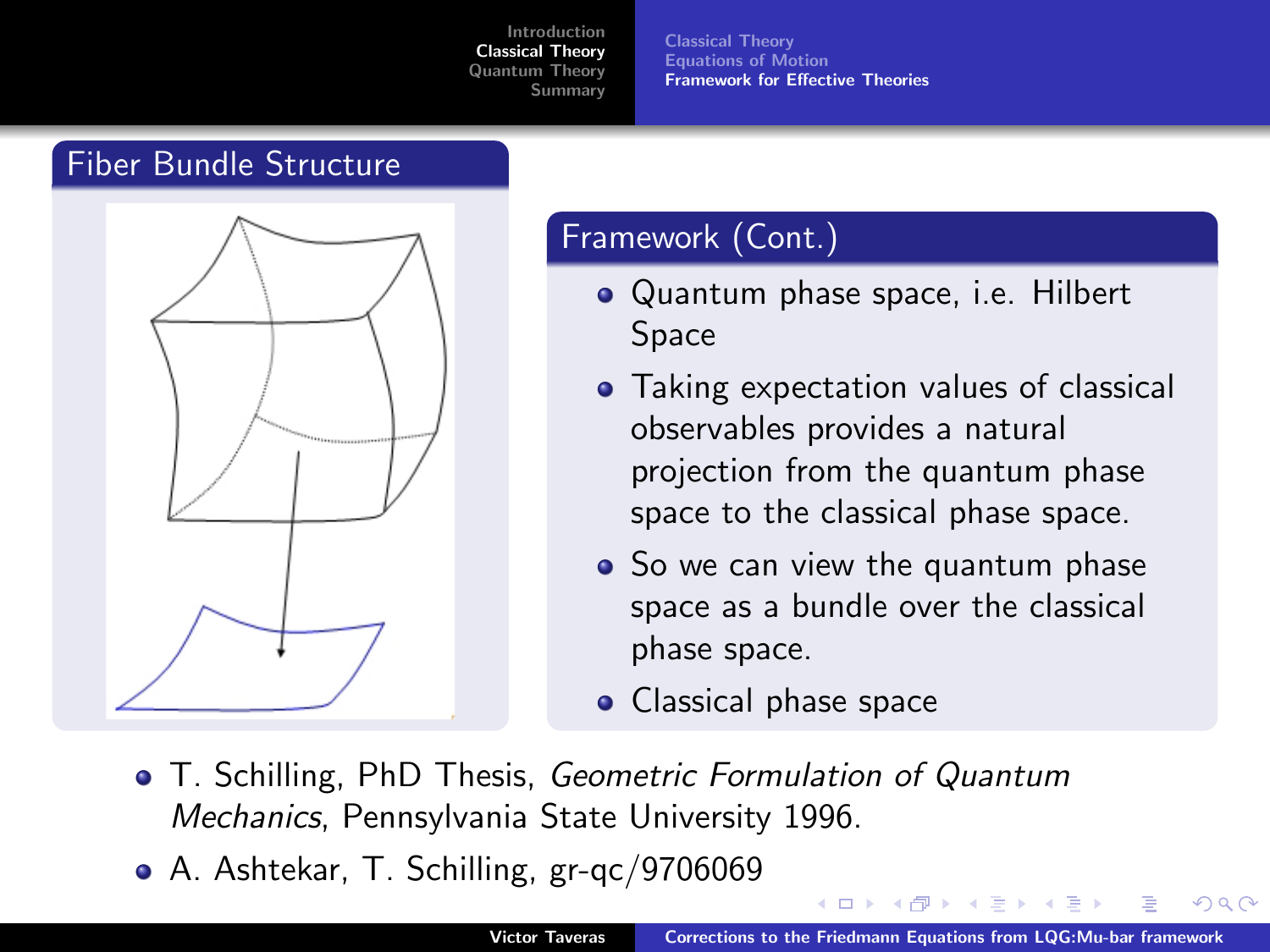[Classical Theory](#page-3-0) [Equations of Motion](#page-4-0) [Framework for Effective Theories](#page-5-0)



# Framework (Cont.)

• In the geometric formulation of quantum mechanics  $H$  can be described as a symplectic space via the inner product

• 
$$
\langle \phi | \psi \rangle = \frac{1}{2\hbar} G(\phi, \psi) + \frac{i}{2\hbar} \Omega(\phi, \psi)
$$

- **o** G a Riemannian metric
- $\bullet$   $\Omega$  a symplectic form
- Vertical vectors are those with components in the direction where the expectation values dont change.
- $\Omega$  gives a notion of horizontal vectors, which we use to construct horizontal sections.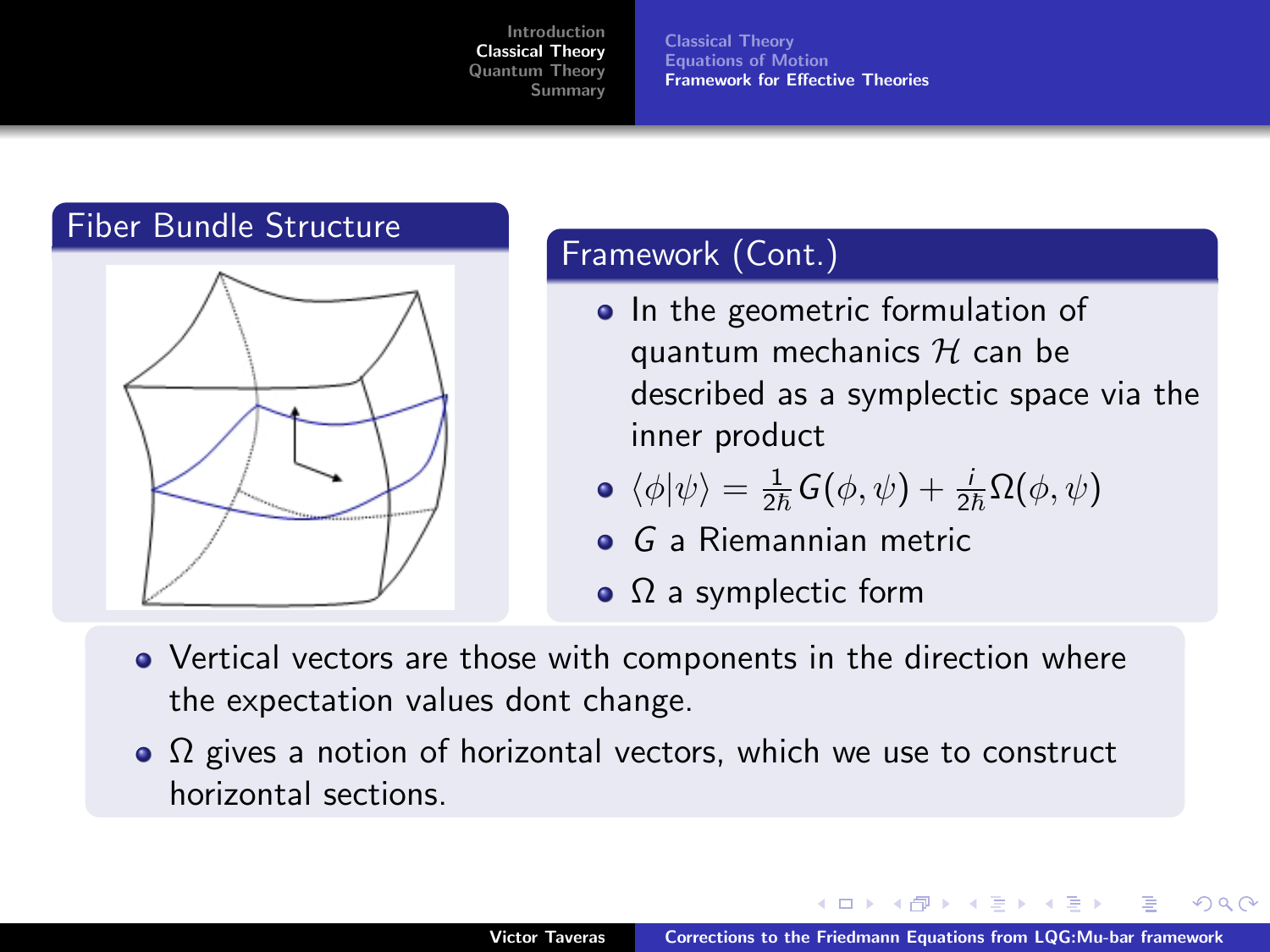[Classical Theory](#page-3-0) [Equations of Motion](#page-4-0) [Framework for Effective Theories](#page-5-0)

# Framework (Cont.)

- Any horizontal section can be identified with the classical phase space.
- When we consider dynamics we can look for one preserved by the Hamiltonian flow.
- **If we can find such a section then the quantum dynamics on such a** section can be expressed in terms of an effective Hamiltonian which is simply the expectation value of the quantum Hamiltonian operator. The expectation value yields the classical term as the leading term and gets modified with corrections .
- This can be shown, e.g., for the harmonic oscillator.
- **•** Can be done approximately for FRW with dust.
- Can also be done approximately for FRW with a free scalar field.
- J. Willis, PhD Thesis, On the Low-Energy Ramifications and a Mathematical Extension of Loop Quantum Gravity, Pennsylvania State University 2004.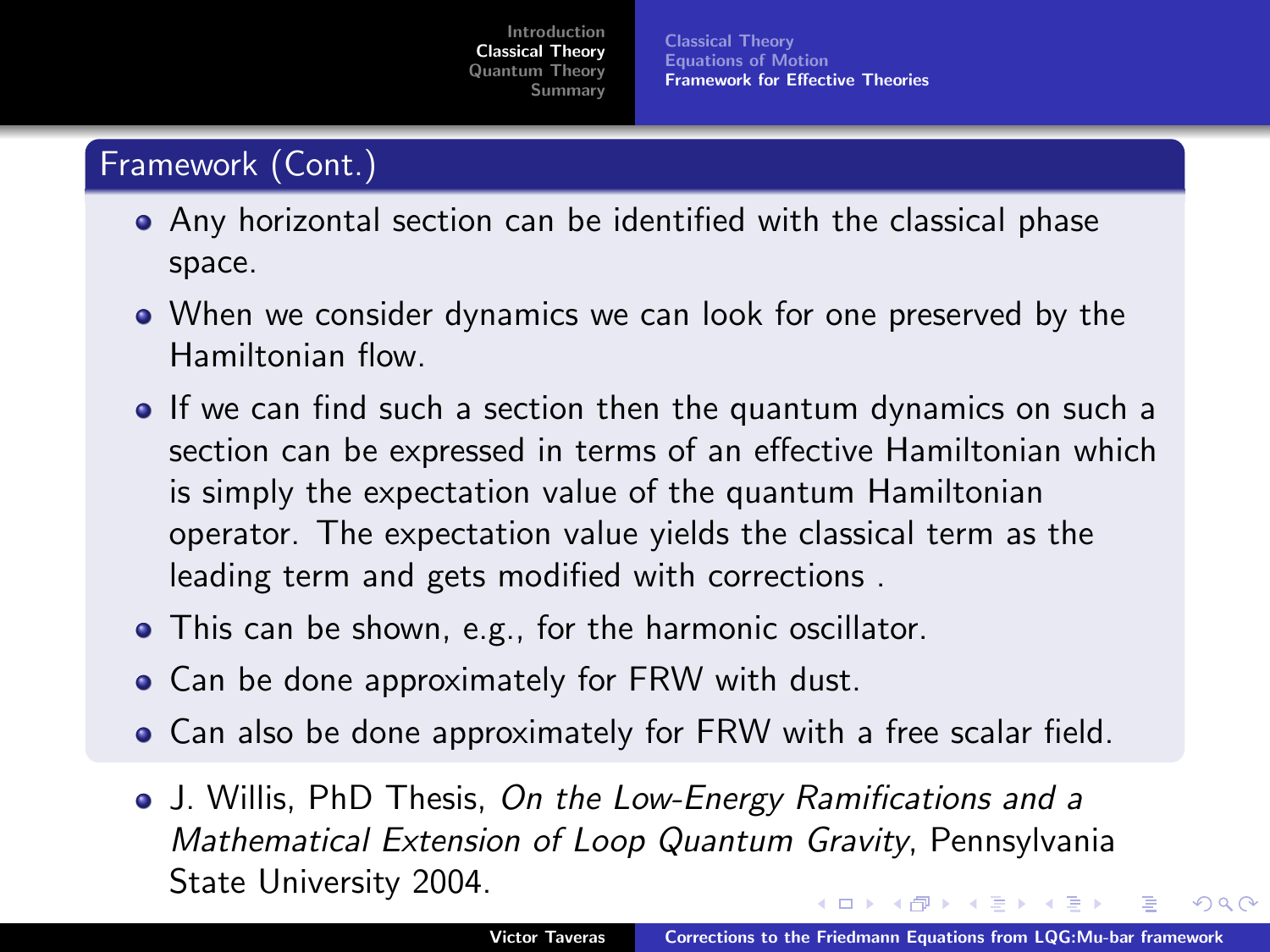[Coherent State](#page-9-0) [Aside on](#page-10-0) [Operators in the Quantum Theory](#page-11-0) [Restrictions on Parameters](#page-12-0) Confirming that  $\psi$  [is Sharply Peaked](#page-13-0) [Effective Equations](#page-14-0)

# Coherent State

- We need a state in which to evaluate expectation values...
- Gaussian coherent state peaked at the classical values  $\beta',$   ${\cal V}',$   $\phi',$   ${\sf p}'_{\phi}$  $\langle \psi_{\beta',{\bf V}',\phi',{\bf p}_\phi'}| =$  $\int dp_\phi \sum_{v} e^{-\frac{1}{2}\epsilon^2(v-v')^2-\frac{i}{2}}$  $\sqrt{\Delta} \beta' (v-v') e^{-\frac{1}{2} \epsilon_{\phi}^2 (\rho_{\phi} - \rho'_{\phi})^2} e^{\frac{i}{\hbar} \phi' (\rho_{\phi} - \rho'_{\phi})} \langle v; \rho_{\phi}|$
- v and  $v'$  are the eigenvalues of the  $\hat{V}$  operator  $\hat{V}|v\rangle=\left(\frac{8\pi\gamma}{6}\right)^{\frac{3}{2}}\frac{l_p^3}{K}v|v\rangle$
- $K = \frac{2\sqrt{2}}{\sqrt{2}}$  $rac{2\sqrt{2}}{3\sqrt{3\sqrt{3}}}$
- We take this state and calculate all of expectation values in this state.
- <span id="page-9-0"></span>• The spread  $\epsilon$  has to be a function of the phase space point.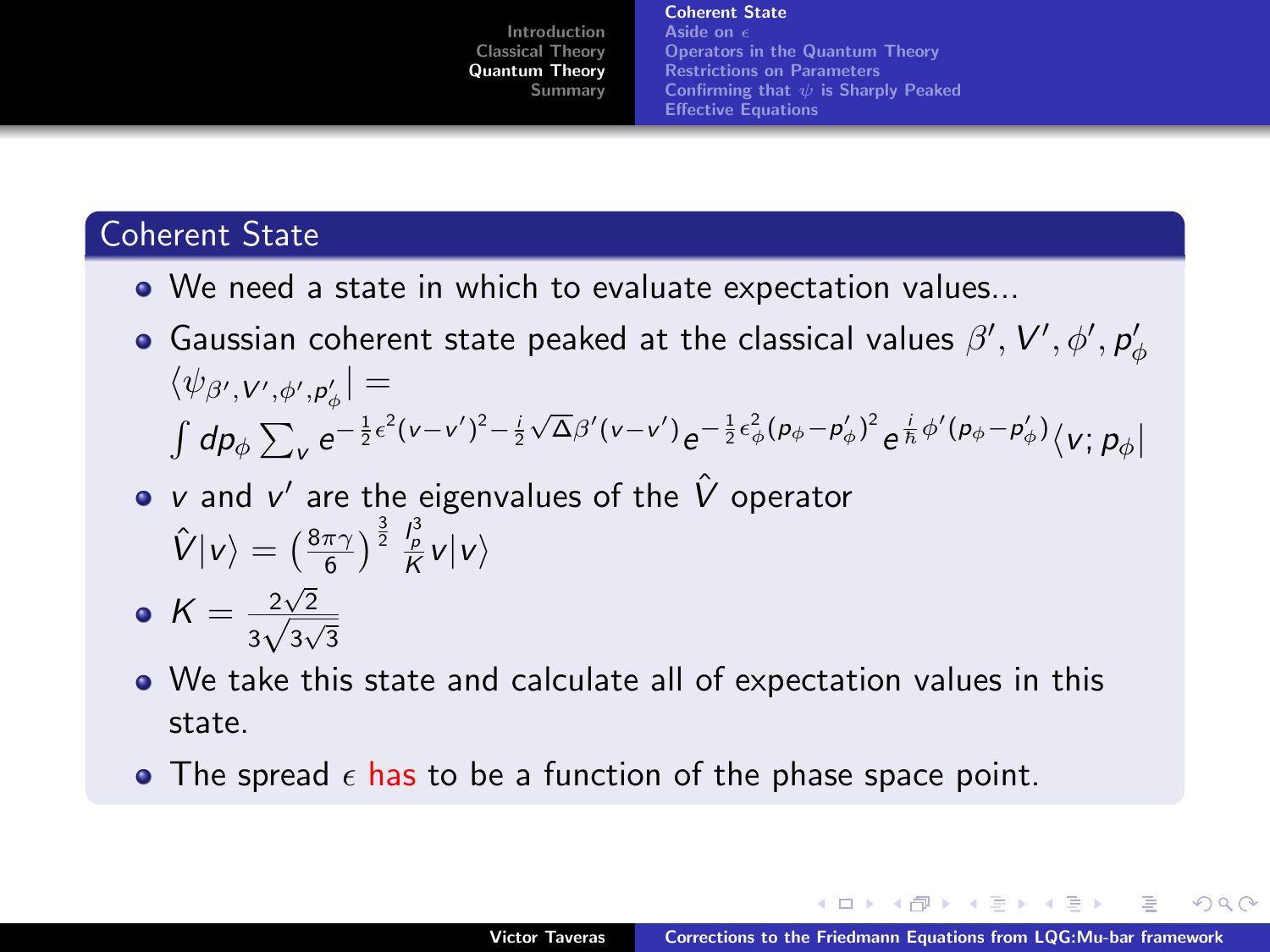<span id="page-10-0"></span>[Coherent State](#page-9-0) [Aside on](#page-10-0) a [Operators in the Quantum Theory](#page-11-0) [Restrictions on Parameters](#page-12-0) Confirming that  $\psi$  [is Sharply Peaked](#page-13-0) [Effective Equations](#page-14-0)

#### Aside on  $\epsilon$

- We want the relative spreads  $\frac{\Delta V}{V}$  and  $\frac{\Delta \beta}{\beta}$  to be small.
- However, at e.g. at late times  $V \to \infty$ ,  $\beta \to 0$
- The  $\Delta V$  and  $\Delta \beta$  both depend on epsilon.
- $\bullet$  Therefore  $\epsilon$  can not be fixed a constant because then the relative spreads in V and  $\beta$  would go to 0 and diverge, respectively.
- $\bullet$  We need to choose  $\epsilon$  as a function of the phase space point in order for  $\psi$  to remain sharply peaked.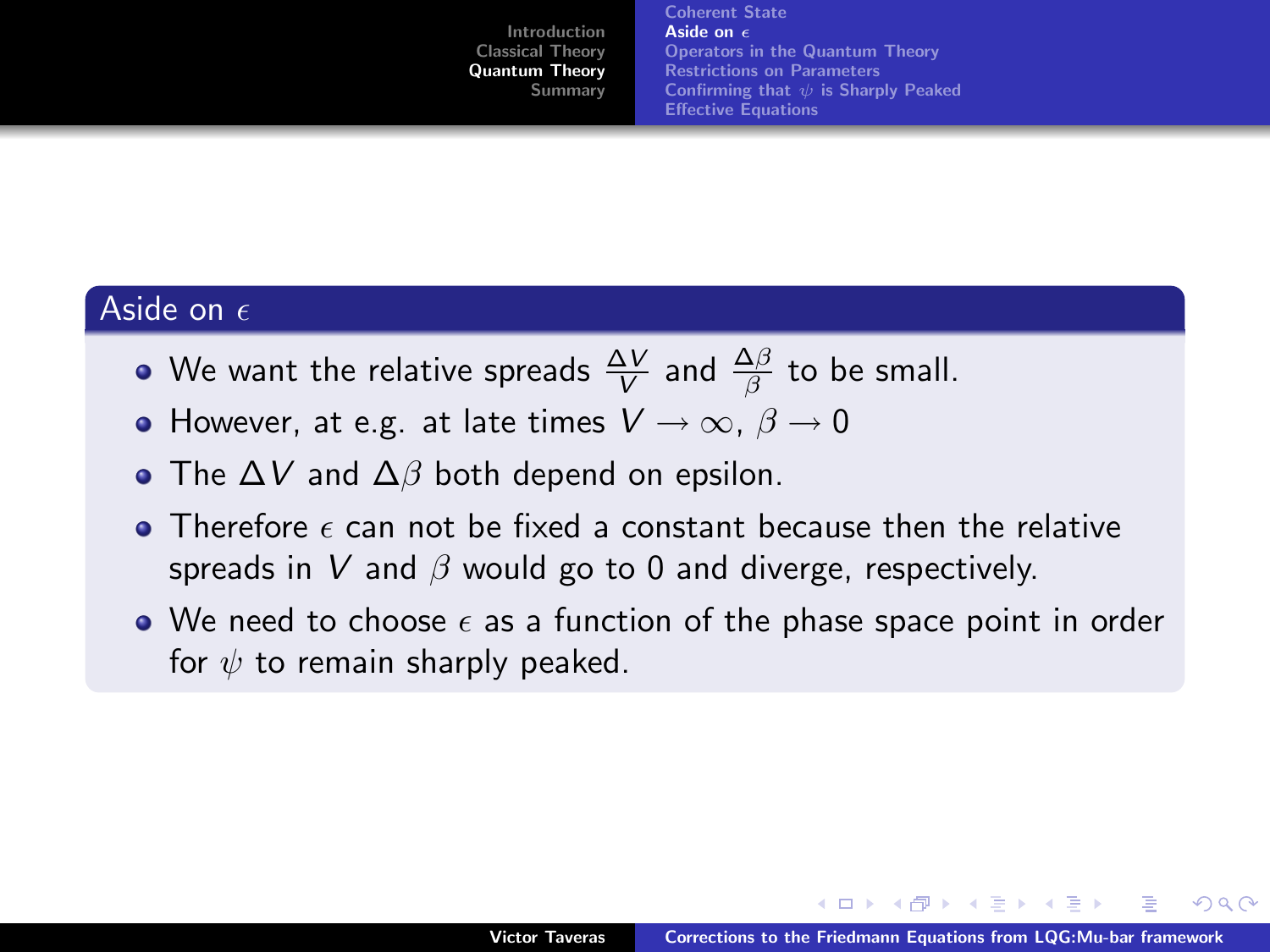[Coherent State](#page-9-0) [Aside on](#page-10-0) [Operators in the Quantum Theory](#page-11-0) [Restrictions on Parameters](#page-12-0) Confirming that  $\psi$  [is Sharply Peaked](#page-13-0) [Effective Equations](#page-14-0)

#### Operators in the Quantum Theory

- **e** Recall that the Stone von Neumann theorem does not hold in LQG and thus the operator  $\hat{c}$ and by extension  $\hat{\beta}$  does not exist. We construct an approximate operator in terms of holonomy operators
- Action of  $\beta$  on the basis kets is given by
- $\bullet$   $\hat{V}$  by multiplication
- Scalar field is quantized in the usual way

\n- \n
$$
\begin{aligned}\n \mathbf{\Theta} \otimes \frac{1}{i\sqrt{\Delta}} \left( e^{\frac{i}{2}\sqrt{\Delta}\beta} - e^{-\frac{i}{2}\sqrt{\Delta}\beta} \right) \\
 \mathbf{\Theta} \hat{\beta} &= \frac{1}{i\sqrt{\Delta}} \left( e^{\frac{i}{2}\sqrt{\Delta}\beta} - e^{-\frac{i}{2}\sqrt{\Delta}\beta} \right) \\
 \mathbf{\Gamma} \text{ake } \sqrt{\Delta}\beta \ll 1, \text{ where}\n \end{aligned}
$$
\n
\n

Take 
$$
\sqrt{\Delta\beta} \ll 1
$$
, where  
 $\Delta = 2\sqrt{3}\pi\gamma l_p^2$ 

$$
\begin{array}{c} \circ \; \hat{\beta}| \nu ;\rho_{\phi} \rangle = \\ \frac{1}{i\sqrt{\Delta}} \left( | \nu + 1 ; \rho_{\phi} \rangle - | \nu - 1 ; \rho_{\phi} \rangle \right) \end{array}
$$

$$
\bullet\ \ \hat{V}|\nu;\rho_{\phi}\rangle=\left(\tfrac{8\pi\gamma}{6}\right)^{\frac{3}{2}}\tfrac{l_{p}^{3}}{K}\nu|\nu;\rho_{\phi}\rangle
$$

$$
\bullet \ \hat{p}_{\phi} = p_{\phi}
$$

<span id="page-11-0"></span>
$$
\bullet \,\ \hat{\phi} = \tfrac{\hbar}{i} \tfrac{\partial}{\partial \rho_\phi}
$$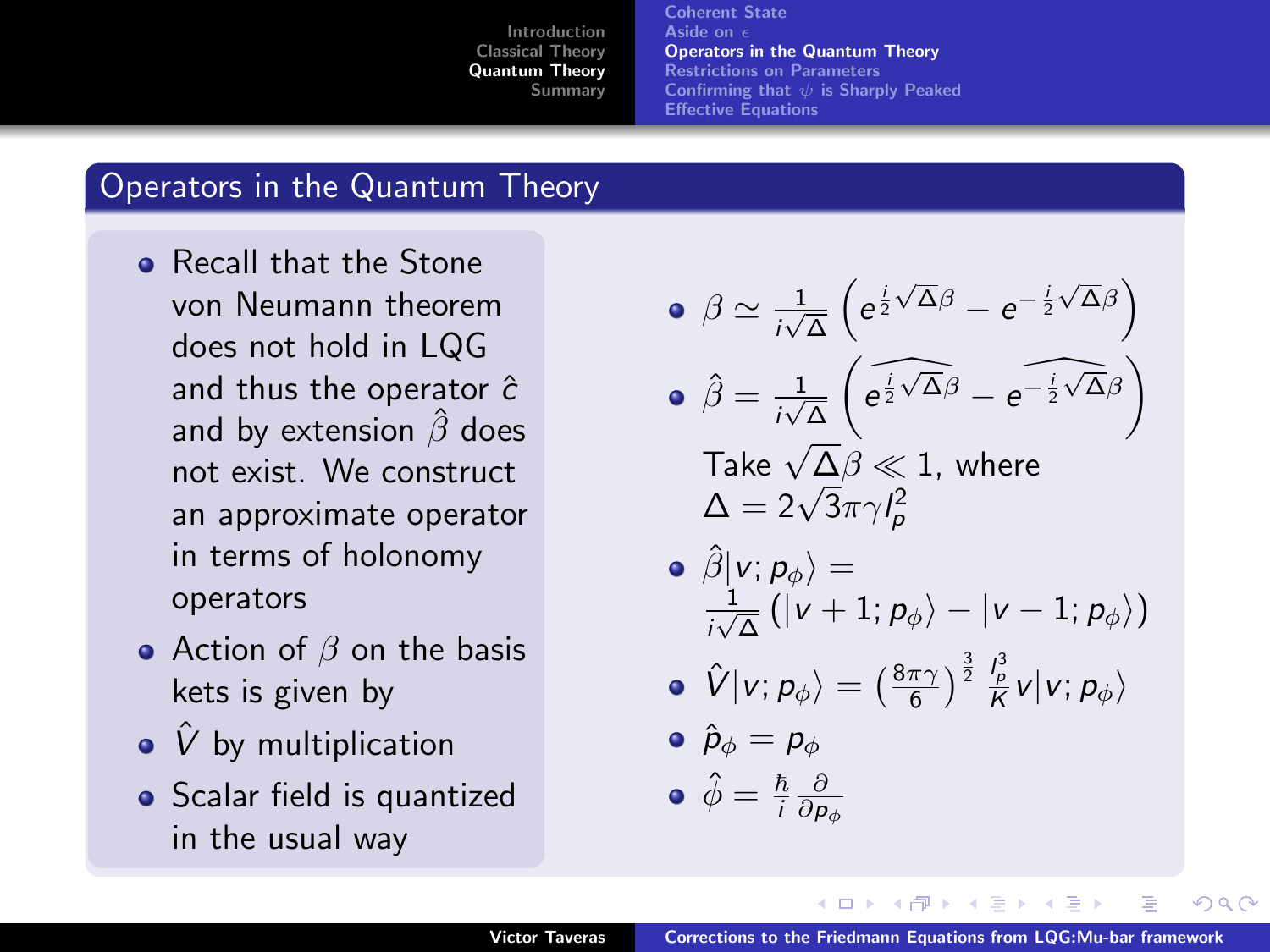[Coherent State](#page-9-0) [Aside on](#page-10-0) [Operators in the Quantum Theory](#page-11-0) [Restrictions on Parameters](#page-12-0) Confirming that  $\psi$  [is Sharply Peaked](#page-13-0) [Effective Equations](#page-14-0)

#### Restrictions on Parameters

Physically motivated

- $v' \gg 1$
- √  $\overline{\Delta} \beta' \ll 1$
- $v'\epsilon\gg 1$ √
- $\epsilon \ll$  $\overline{\Delta} \beta'$
- $\phi' \gg \epsilon_{\phi}$
- $\rho'_\phi \epsilon_\phi \gg 1$

# Corresponding to

- $V' \gg l_p^3$
- $\dot{a} \ll c_{\text{light}}$

$$
\begin{array}{c}\n\bullet \frac{\Delta V}{V} \ll 1 \\
\bullet \frac{\Delta \beta}{V} \ll 1\n\end{array}
$$

$$
\bullet \ \tfrac{\Delta \beta}{\beta} \ll 1
$$

$$
\begin{array}{c} \bullet \\ \frac{\Delta\phi}{\phi} \ll 1 \\ \bullet \\ \frac{\Delta\rho_{\phi}}{\rho_{\phi}} \ll 1 \end{array}
$$

4 间 **B** ∍ <span id="page-12-0"></span> $2Q$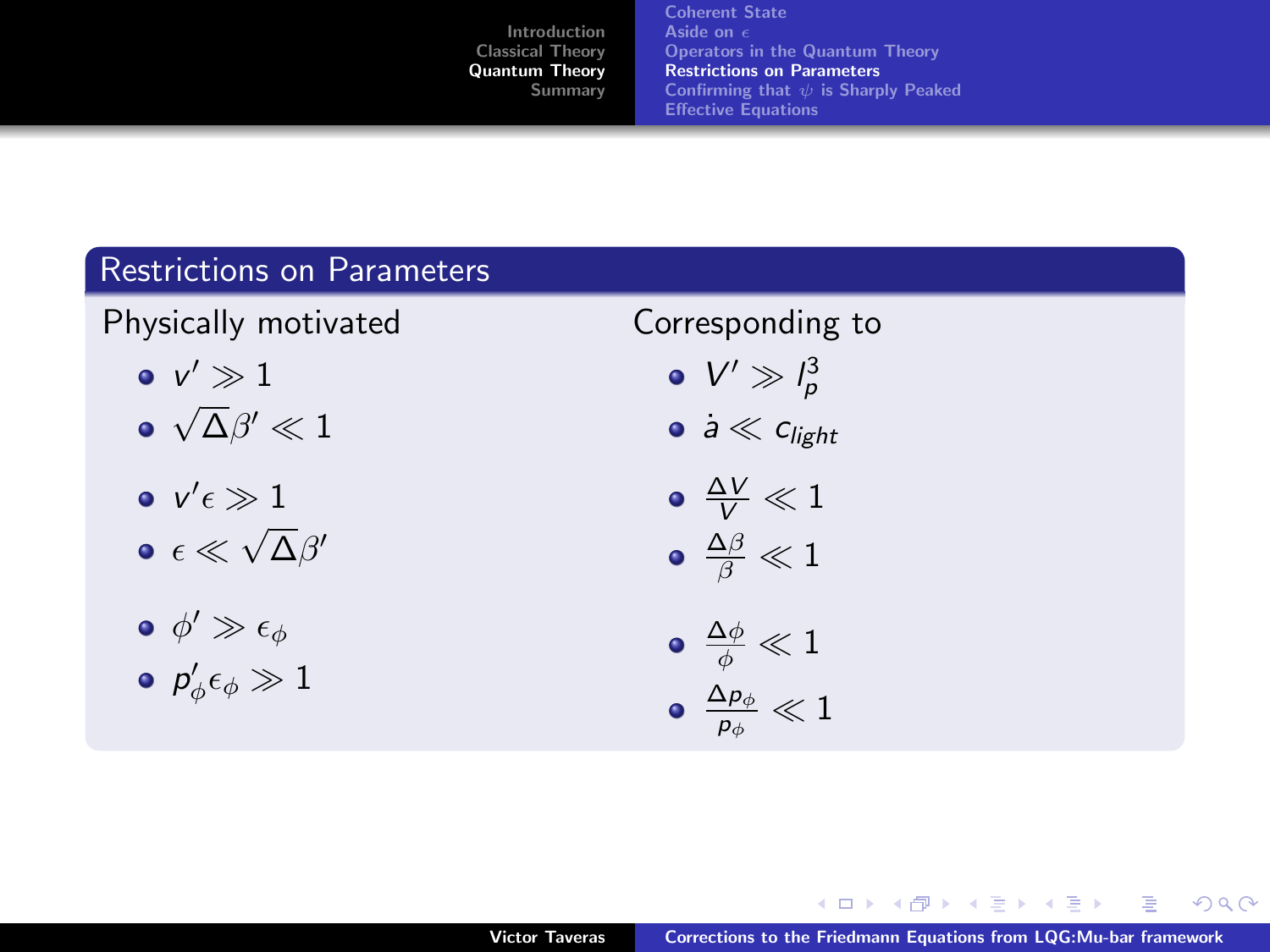[Coherent State](#page-9-0) [Aside on](#page-10-0) [Operators in the Quantum Theory](#page-11-0) [Restrictions on Parameters](#page-12-0) Confirming that  $\psi$  [is Sharply Peaked](#page-13-0) [Effective Equations](#page-14-0)

#### Confirming that  $\psi$  is sharply peaked

- We calculate the expectation value of our basic variables
- $\langle \beta \rangle = \frac{2}{\sqrt{2}}$  $\frac{2}{\Delta}e^{-\frac{1}{4}\epsilon^2}\sin(\frac{1}{2})$ √  $\overline{\Delta}\beta')$
- $\langle V \rangle = V'$

$$
\bullet\ \langle \phi \rangle = \phi'
$$

- $\langle p_{\phi} \rangle = p_{\phi}'$
- Similarly, for the squares of these operators, which we use to obtain their spreads and confirm that  $\psi$  saturates the Heisenberg bound

• 
$$
\Delta\beta\Delta V = \frac{\kappa\gamma}{2}\frac{\hbar}{2}
$$

<span id="page-13-0"></span>
$$
\bullet \ \Delta \phi \Delta p_{\phi} = \tfrac{\hbar}{2}
$$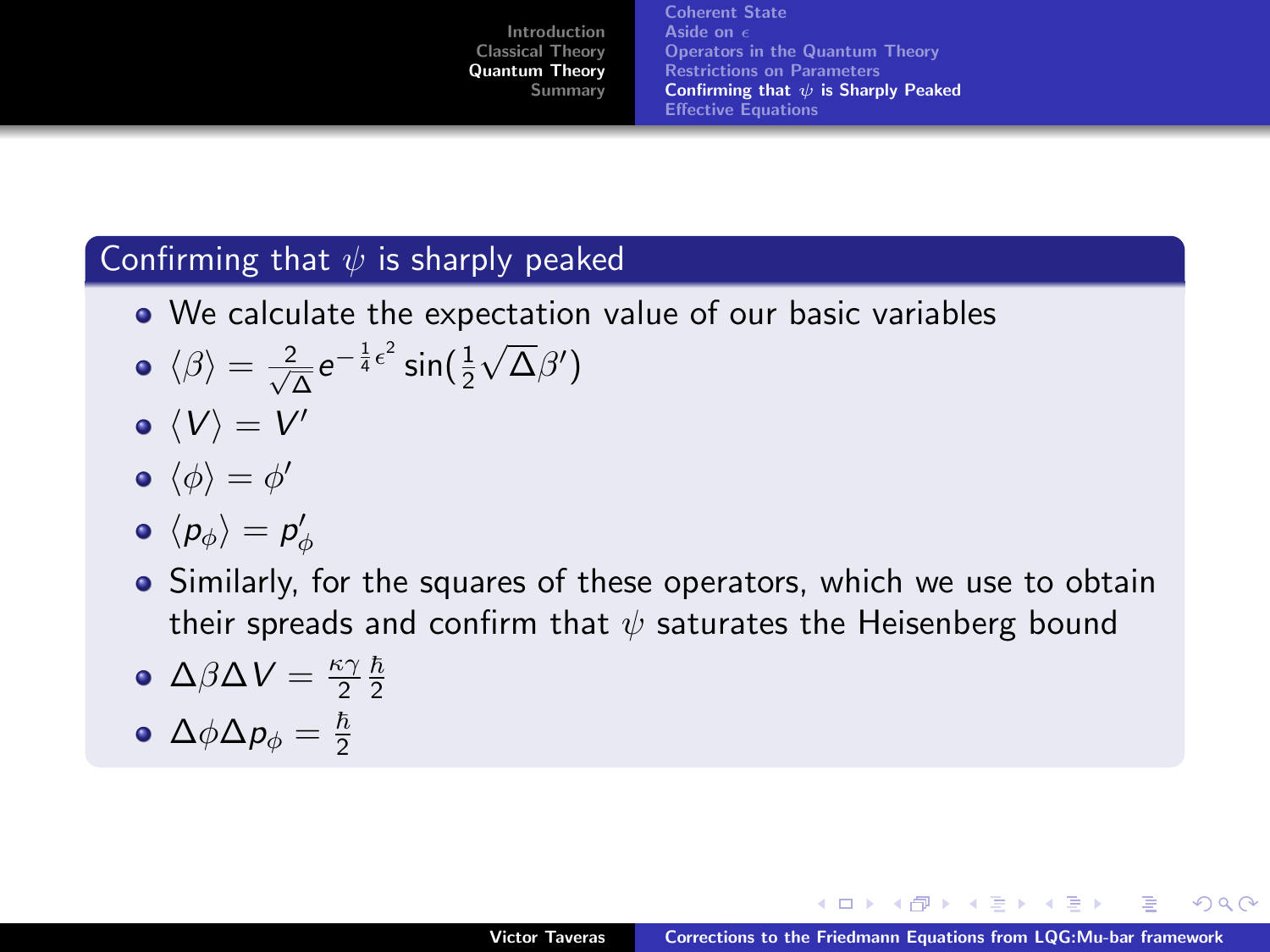[Coherent State](#page-9-0) [Aside on](#page-10-0) [Operators in the Quantum Theory](#page-11-0) [Restrictions on Parameters](#page-12-0) Confirming that  $\psi$  [is Sharply Peaked](#page-13-0) [Effective Equations](#page-14-0)

#### Expectation Value of the Hamiltonian Constraint

Compute  $\langle \frac{1}{16\pi G} \mathcal{C}_{grav} + \frac{1}{2} \mathcal{C}_{\phi} \rangle$ 

$$
\langle \hat{C} \rangle = -\frac{3}{16\pi G \gamma^2 \bar{\mu}'^2} \rho^{\frac{1}{2}} \left[ 1 + e^{-4\epsilon^2} \left( 2 \sin^2(\sqrt{\Delta}\beta') - 1 \right) \right] +\frac{1}{2} \left( \rho_{\phi}^{\prime 2} + \frac{1}{2\epsilon_{\phi}^2} \right) \frac{1}{V'} \left[ 1 + O(V'^{-2}, V'^{-2} \epsilon^{-2}) \right]
$$
(11)

#### Summary of calculation

- Using this, and the expansion for  $\psi$  we compute the expectation value of the Hamiltonian constraint.
- We end up with a very slowly converging summation over v, i.e. it is not clear what the behavior is to leading order.
- <span id="page-14-0"></span>We do a re-summation of the slowly converging series in terms of a series that converges much faster, but at the cost that we can only obtain an asymptotic expansion for it.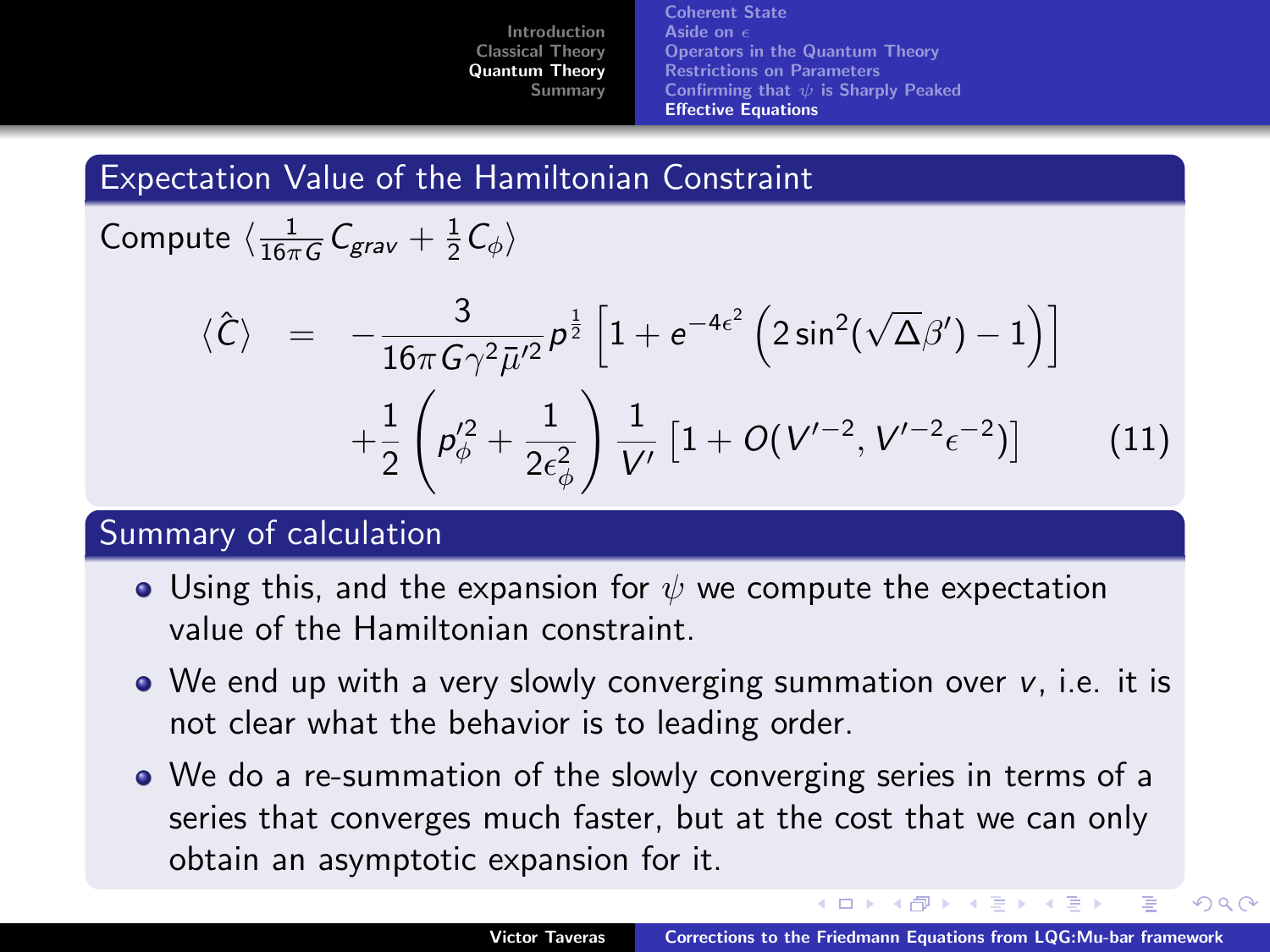[Coherent State](#page-9-0) [Aside on](#page-10-0) [Operators in the Quantum Theory](#page-11-0) [Restrictions on Parameters](#page-12-0) Confirming that  $\psi$  [is Sharply Peaked](#page-13-0) [Effective Equations](#page-14-0)

## Effective Equations from Exact Quantum Equations

- We compute the expectation value of the constraint to obtain the effective Hamiltonian that generates the dynamics on the section.
- To compute the time derivatives we compute the expectation value of the commutator with the Hamiltonian.
- We obtain asymptotic expansions which we examine at leading order and next to leading order.
- Recall that the coordinates on the phase space are the expectation values. We call these "barred variables"
- We compute the equations of motion and then express them in terms of these barred variables to obtain the effective equations.

$$
\bullet \ \vec{\beta} = \langle \beta \rangle, \vec{V} = \langle V \rangle, \vec{\phi} = \langle \phi \rangle, \vec{p}_{\phi} = \langle p_{\phi} \rangle
$$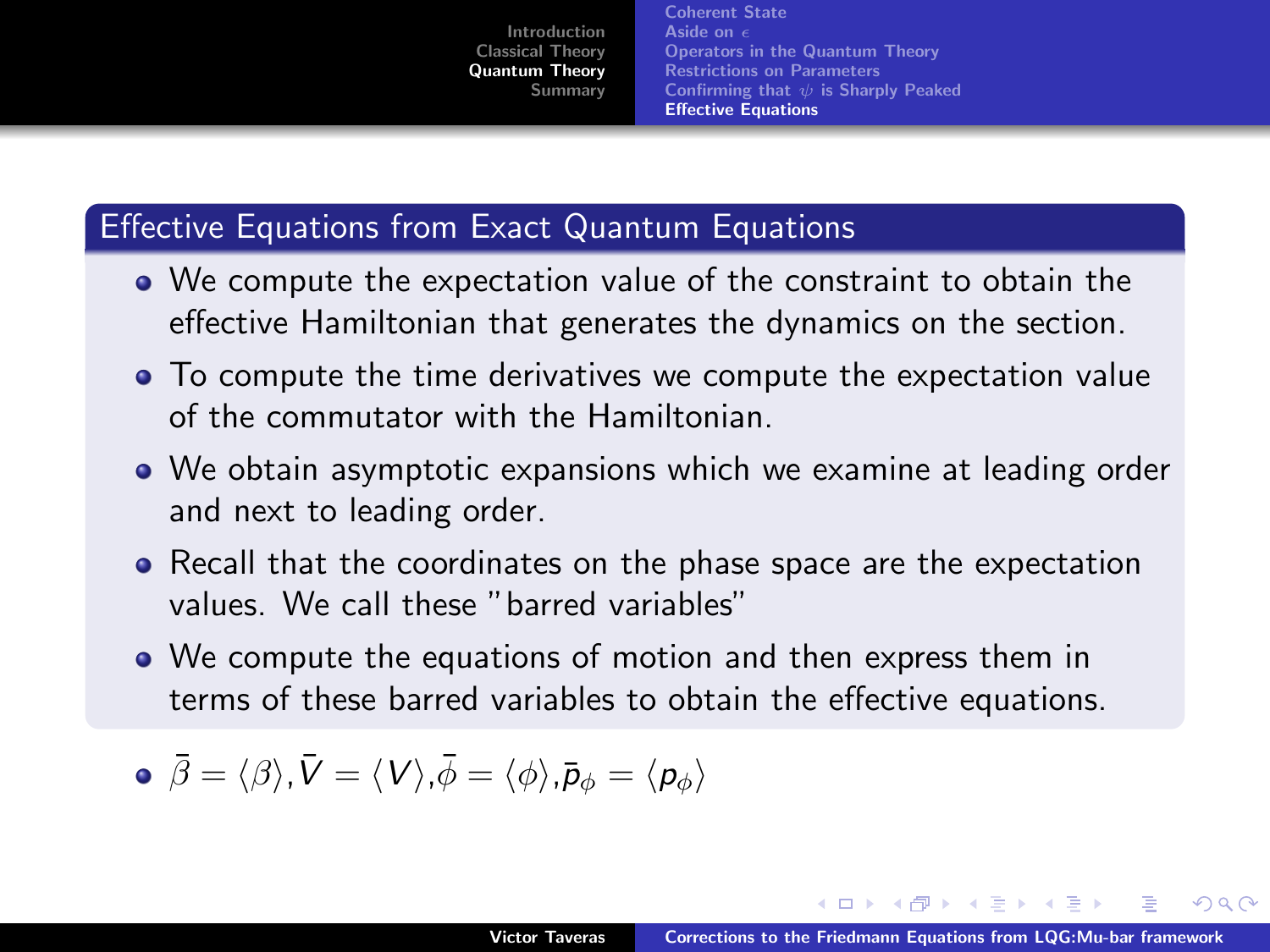[Coherent State](#page-9-0) [Aside on](#page-10-0)  $\epsilon$ [Operators in the Quantum Theory](#page-11-0) [Restrictions on Parameters](#page-12-0) Confirming that  $\psi$  [is Sharply Peaked](#page-13-0) [Effective Equations](#page-14-0)

# Effective Equations (cont.)

$$
\bar{C} = -\frac{3}{\kappa \gamma^2} \bar{V} \bar{\beta}^2 \left( 1 - \frac{1}{4} \Delta \bar{\beta}^2 \right) - \frac{6\epsilon^2}{\kappa \gamma^2} \frac{\bar{V}}{\Delta}
$$
\n
$$
+ \frac{\bar{P}_{\phi}^2}{2\bar{V}} \left[ 1 + O(\bar{V}^{-2}) \right] \tag{12}
$$
\n
$$
\dot{\bar{\beta}} = \frac{3}{4\gamma} \sqrt{1 - \frac{1}{4} \Delta \bar{\beta}^2} \left[ -2\bar{\beta}^2 + \Delta \bar{\beta}^4 \right]
$$
\n
$$
- \frac{\kappa}{4} \sqrt{1 - \frac{1}{4} \Delta \bar{\beta}^2} \frac{\bar{P}_{\phi}^2}{\bar{V}} \left[ 1 + O(\bar{V}^{-2}) \right] \tag{13}
$$

<span id="page-16-0"></span>
$$
-\frac{\kappa}{4}\sqrt{1-\frac{1}{4}\Delta\bar{\beta}^2}\frac{\bar{p}_{\phi}^2}{V'^2}[1+O(\bar{V}^{-2})] \qquad (13)
$$

$$
\dot{\bar{V}} = 3 \frac{\bar{\beta}}{\gamma} \bar{V} \sqrt{1 - \frac{\Delta \bar{\beta}^2}{4}}
$$
 (14)

$$
\dot{\bar{\phi}} = \frac{\bar{p}_{\phi}}{\bar{V}} + O(\bar{V}^{-3}) \tag{15}
$$

 $\dot{\bar{p}}_{\phi}$  = 0 [\(1](#page-0-0)[6\)](#page-19-0)  $299$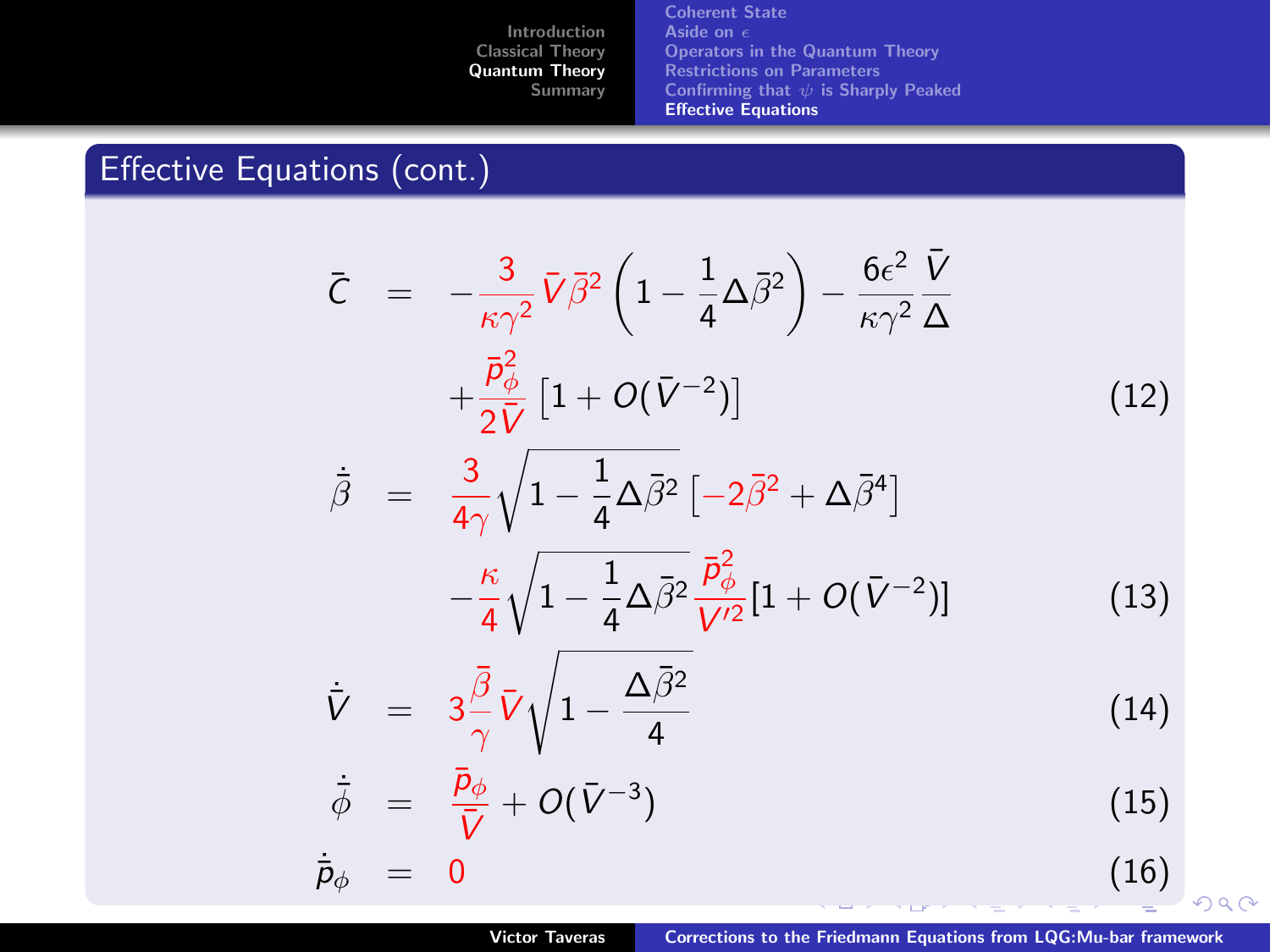[Coherent State](#page-9-0) [Aside on](#page-10-0) [Operators in the Quantum Theory](#page-11-0) [Restrictions on Parameters](#page-12-0) Confirming that  $\psi$  [is Sharply Peaked](#page-13-0) [Effective Equations](#page-14-0)

# Modified Symplectic Structure

$$
\Omega = \frac{2}{\kappa \gamma} \frac{1}{\sqrt{1 - \frac{1}{4} \Delta \bar{\beta}^2}} d\bar{\beta} \wedge \bar{V} + d\bar{\phi} \wedge d\bar{p}_{\phi}
$$
\n
$$
\{f, g\} = \frac{\kappa \gamma}{2} \sqrt{1 - \frac{1}{4} \Delta \bar{\beta}^2} \left( \frac{\partial f}{\partial \bar{\beta}} \frac{\partial g}{\partial \bar{v}} - \frac{\partial g}{\partial \bar{\beta}} \frac{\partial f}{\partial \bar{v}} \right) + \frac{\partial f}{\partial \bar{\phi}} \frac{\partial g}{\partial \bar{p}_{\phi}} - \frac{\partial g}{\partial \bar{\phi}} \frac{\partial f}{\partial \bar{p}_{\phi}}
$$

- $(\beta, V, \phi, \bar{p}_\phi)$  are the coordinates on the horizontal section, Γ, and we wish to know whether they remain on the section, i.e. is the vector  $(\dot{\bar{\beta}},\dot{\bar{V}},\dot{\bar{\phi}},\dot{\bar{p}}_{\phi})$  tangent to  $\Gamma$  or off it?
- **If it is not tangent to Γ then is it approximately tangent? That is,** are its components off Γ small?
- This is indeed the case, since to our order of approximation the equations of motion in terms of the barred variable hold. Indeed, it can be verified that the equations hold in terms of the pullback of the symplectic structure to the barred varia[ble](#page-16-0)s[.](#page-18-0)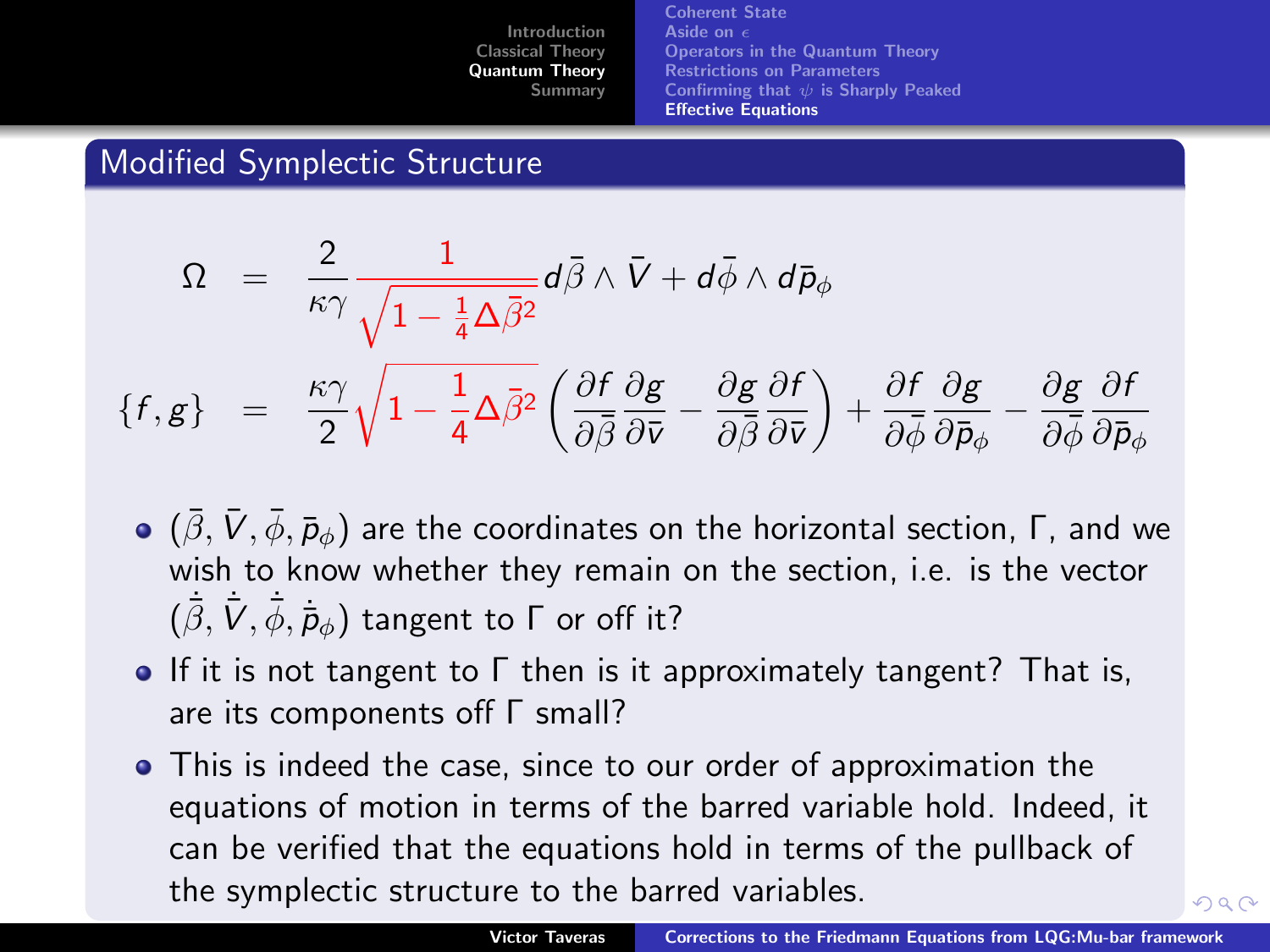[Coherent State](#page-9-0) [Aside on](#page-10-0) [Operators in the Quantum Theory](#page-11-0) [Restrictions on Parameters](#page-12-0) Confirming that  $\psi$  [is Sharply Peaked](#page-13-0) [Effective Equations](#page-14-0)

#### Corrected Friedmann Equation

We can compute the corrected Friedmann equation via

$$
H^{2} = \left(\frac{1}{3}\frac{\dot{V}}{V}\right)^{2} = \frac{\kappa\rho}{3}\left(1 - \frac{\rho}{\rho_{\text{crit}}}\right) + O(\epsilon^{2})
$$
 (17)

where

$$
\rho_{\text{crit}} = \frac{\sqrt{3}}{16\pi^2 \gamma^3 G^2 \hbar} \simeq 0.82 \rho_{\text{p}} \tag{18}
$$

Even though we are looking at a semiclassical approximation we see that gravity is already becoming repulsive.

<span id="page-18-0"></span>つへへ